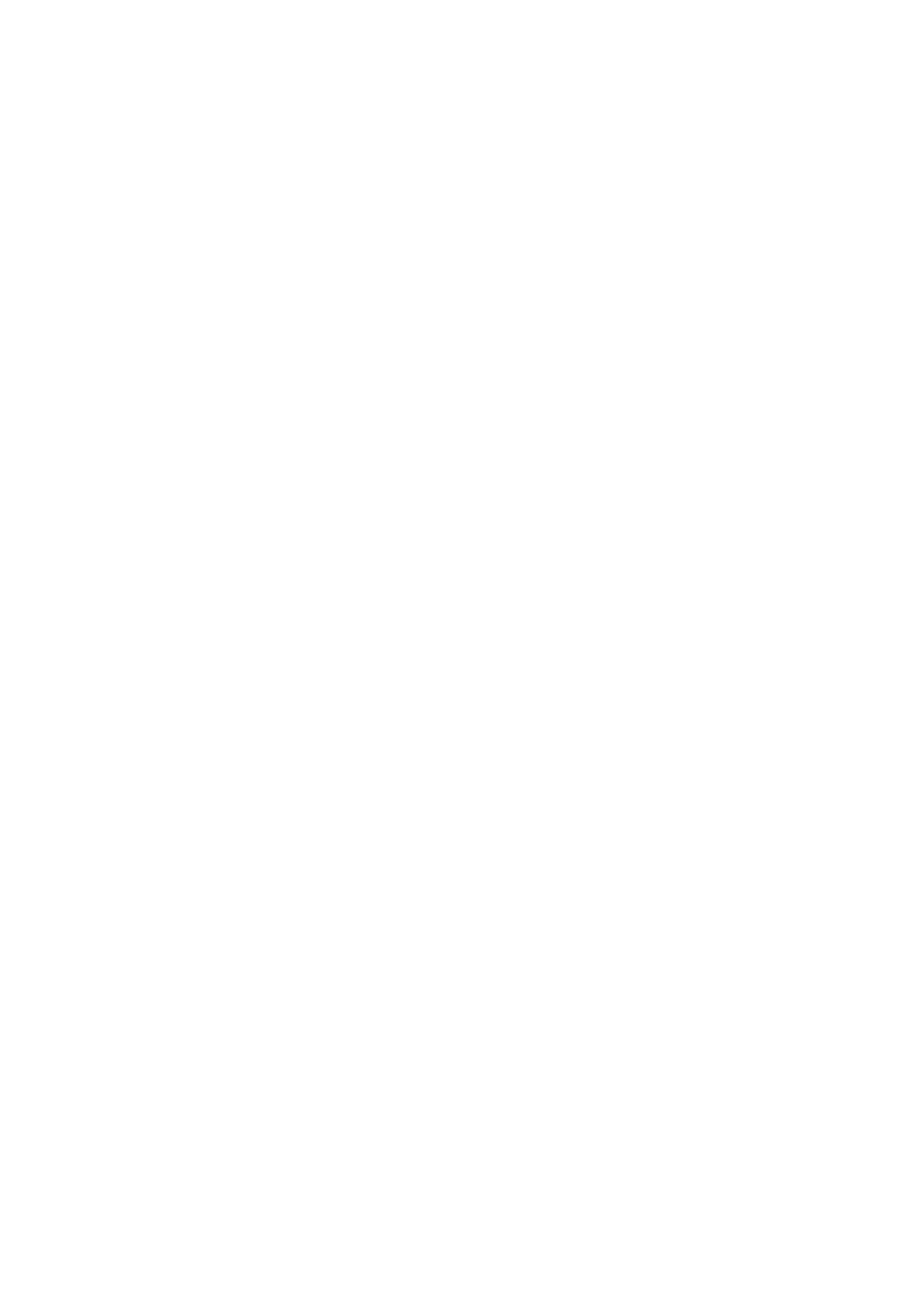# **Part 4(e) – Scrutiny Procedure Rules**

#### **1. What will be the number and arrangements for Scrutiny Committees?**

The Council will have the scrutiny committees set out in Article 6 and will appoint to them as it considers appropriate from time to time. In addition, the People Scrutiny Committee will have additional Co-opted Members as set out in (3) below. Each Scrutiny Committee will discharge the functions conferred by section 21 of the 2000 Act in relation to these matters listed in Article 6.01.

Each Scrutiny Committee will be subject to the political balance rules in the Local Government and Housing Act 1989. Scrutiny Committees will meet in public, subject to the provisions in the Local Government Act 1972 where confidential or exempt information may be disclosed.

#### **2. Who may sit on scrutiny committees?**

All Councillors except Cabinet Members and the Mayor may be members of a Scrutiny Committee. However, no Councillor may be involved in scrutinising a decision which he / she has been directly involved.

#### **3. Additional Co-opted Members on the People Scrutiny Committee**

The People Scrutiny Committee shall include within its membership the following Co-opted Members:

- 1 x Church of England diocese representative (voting);
- 1 x Roman Catholic diocese representative (voting);
- 2 x Parent governor representatives (voting);
- 3 x Non-voting Co-opted Members: one appointed by SAVS (through election amongst voluntary organisations in the Town), one appointed by Healthwatch Southend and the other appointed by the Carers Forum; and
- 2 x Observers appointed by Southend Youth Council

#### **4. Meetings of the Scrutiny Committees**

There shall be ordinary meetings of each scrutiny committee scheduled after each Cabinet meeting. In addition, extraordinary meetings may be called from time to time as and when appropriate. A scrutiny committee meeting may be called by the chair of the Scrutiny Committee, by any five members of the committee or by the Chief Executive if he / she considers it necessary or appropriate.

#### **5. Quorum**

The quorum for a scrutiny committee shall be as set out in S.O.38 of the Council Procedure Rules in **Part 4(a)**.

#### **6. Who chairs Scrutiny Committee meetings?**

Chairs of Scrutiny Committees will be drawn from among the Councillors sitting on the Committee and, shall be appointed by the Council.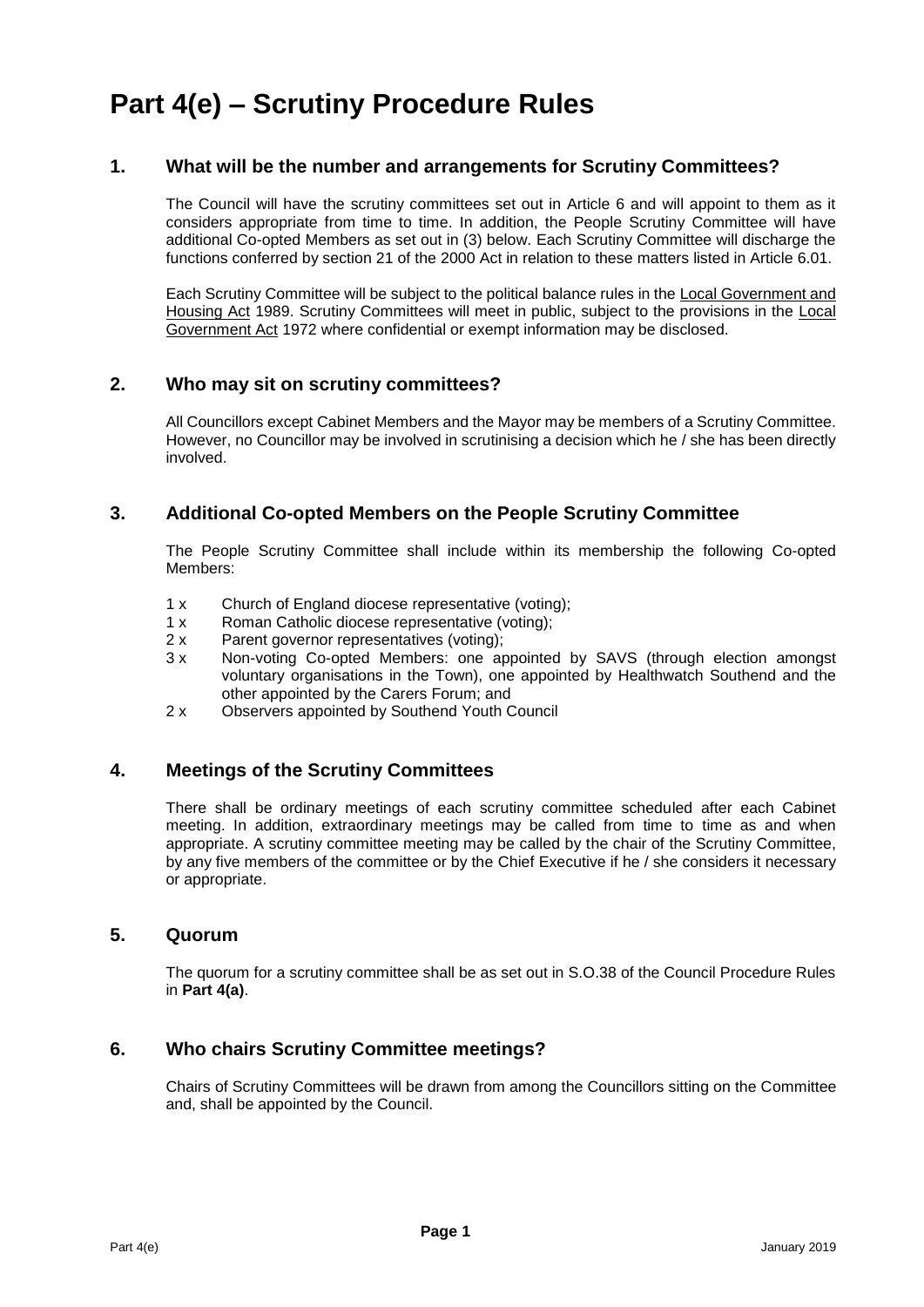# **7. Work programme**

The Scrutiny Committees will be responsible for setting their own work programme (having due regard to Council resources) and in doing so they shall take into account wishes of members on that committee who are not members of the largest political group on the Council. The work programme should include requests from the Council and the Executive for advice. Part of the work programme may be undertaken by small Working Parties / Panels of the Scrutiny Committee.

#### **8. Agenda items**

- **(a)** Any elected Councillor may give written notice to the Chief Executive that he / she wishes an item relevant to the functions of the Scrutiny Committee and relating to a Councillor Call for Action (CCfA) in their ward which cannot be resolved through normal channels, be included on the agenda for the next available meeting of the Committee, in accordance with the Local Protocol on CCfA in **Part 5(g)** of the Constitution. On receipt of such a notice the Chief Executive will ensure that the item is included on the next available agenda and a report be prepared on the subject by the Chief Executive or relevant Deputy Chief Executive.
- **(b)** The Scrutiny Committees shall also respond, as soon as their work programme permits, to requests from the Council and if it considers it appropriate the Executive to review particular areas of Council activity. Where they do so, the scrutiny committee shall report their findings and any recommendations back to the Executive and / or Council. The Council and / or the Executive shall consider the report of the scrutiny committee within one month of receiving it.
- **(c)** People Scrutiny Committee to consider referrals made by Healthwatch Southend.

#### **9. Policy review and development**

- **(a)** The role of the scrutiny committees in relation to the development of the Council's Budget and Policy Framework is set out in detail in the Budget and Policy Framework Procedure Rules (**Part 4(c)**).
- **(b)** In relation to the development of the Council's approach to other matters not forming part of its policy and budget framework, scrutiny committees or sub-committees may make proposals to the Executive for developments in so far as they relate to matters within their terms of reference.
- **(c)** Scrutiny Committees may hold enquiries and investigate the available options for future direction in policy development and may appoint advisers and assessors to assist them in this process. They may go on site visits, conduct public surveys, hold public meetings, commission research and do all other things that they reasonably consider necessary to inform their deliberations. They may ask witnesses to attend to address them on any matter under consideration and may pay to any advisers, assessors and witnesses a reasonable fee and expenses for doing so.

# **10. Reports from Scrutiny Committee**

**(a)** Once it has formed recommendations on proposals for development, the Scrutiny Committee will prepare a formal report and submit it to the Chief Executive for consideration by the Executive (if the proposals are consistent with the existing budgetary and policy framework) or to the Council as appropriate (e.g. if the recommendation would require a departure from or a change to the agreed Budget and Policy Framework). Reports outlining the conclusions and recommendations following an in-depth scrutiny of a Council service or function shall be presented to Cabinet (or Council) by the Chair or Vice-Chair of the relevant Scrutiny Committee.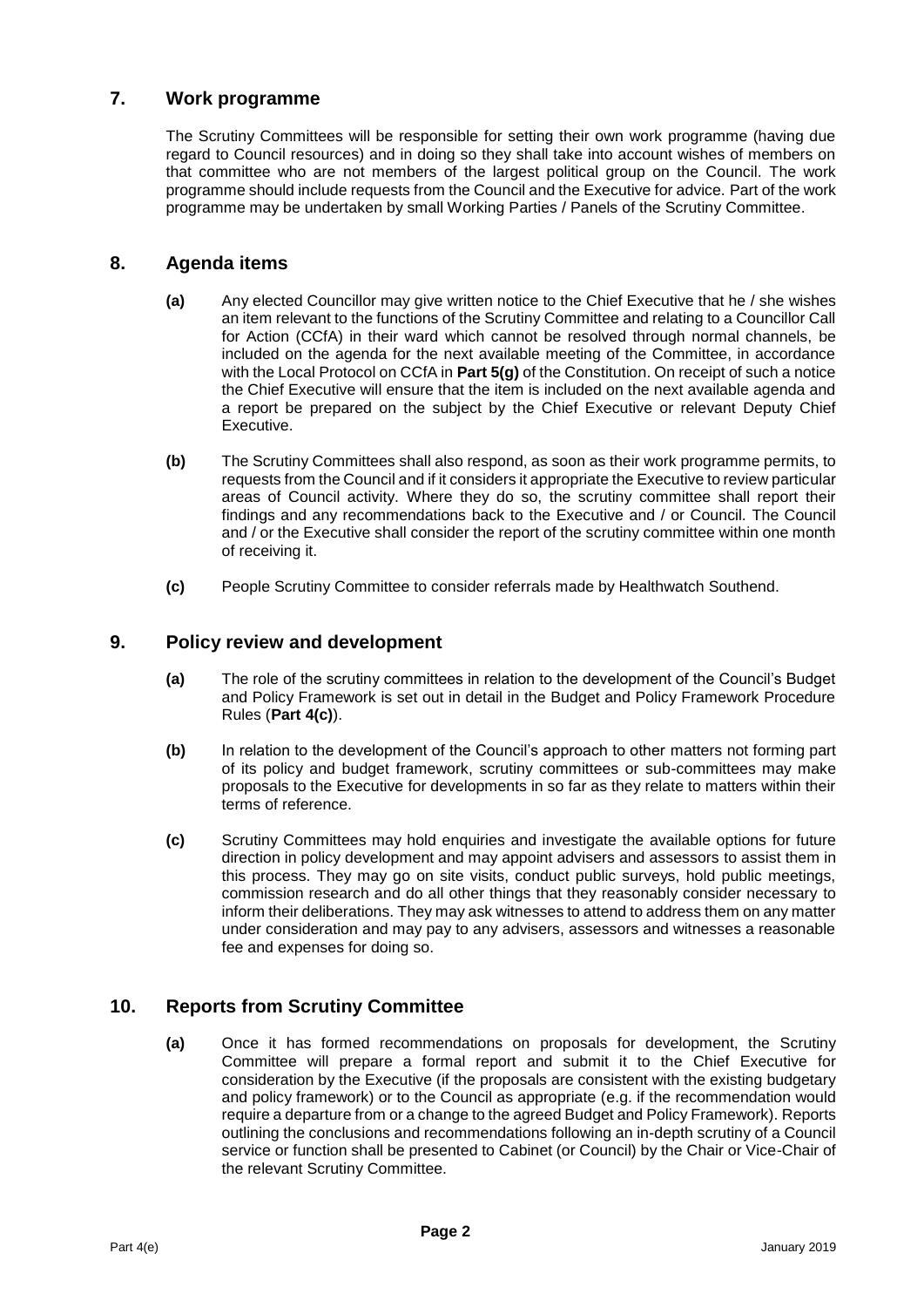- **(b)** If a Scrutiny Committee cannot agree on one single final report to the Council or Executive as appropriate, then up to one minority report may be prepared and submitted for consideration by the Council or Executive with the majority report.
- **(c)** The Council or Executive shall consider the report of the Scrutiny Committee within one month of it being submitted to the Chief Executive.

#### **11. Making sure that scrutiny reports are considered by the Executive**

- **(a)** The agenda for Cabinet meetings shall include an item entitled "Issues arising from scrutiny". The reports of Scrutiny Committees referred to the Executive shall be included at this point in the agenda (unless they have been considered in the context of the Executive's deliberations on a substantive item on the agenda) within one month of the scrutiny committee completing its report / recommendations.
- **(b)** Only one report every three months may be submitted by each Scrutiny Committee to the Executive.
- **(c)** Scrutiny Committees will in any event have access to the Executive's Forward Plan and timetable for decisions and intentions for consultation. Even where an item is not the subject of detailed proposals from a scrutiny committee following a consideration of possible policy / service developments, the committee will at least be able to respond in the course of the Executive's consultation process in relation to any key decision.

#### **12. Rights of Scrutiny Committee members to documents**

- **(a)** In addition to their rights as Councillors, members of Scrutiny Committees have the additional right to documents, and to notice of meetings as set out in the Access to Information Procedure Rules in **Part 4(b)**.
- **(b)** Nothing in this paragraph prevents more detailed liaison between the Executive and Scrutiny Committees as appropriate depending on the particular matter under consideration.

#### **13. Councillors and officers giving account**

- **(a)** Any Scrutiny Committee may scrutinise and review decisions made or actions taken in connection with the discharge of any Council functions. This power does not relate solely to scrutiny of decisions taken and can be used to ask a Cabinet Member, for example, about forthcoming issues, provided due notice is given. As well as reviewing documentation, in fulfilling the scrutiny role, it may require any Cabinet Member, the Head of Paid Service and / or any senior officer to attend before it to explain in relation to matters within their remit:
	- **(i)** any particular decision or series of decisions;
	- **(ii)** the extent to which the actions taken implement Council policy; and / or
	- **(iii)** their performance,

and it is the duty of those persons to attend if so required.

**(b)** Where any Councillor or officer is required to attend a scrutiny committee under this provision, the chair of that committee will inform the Chief Executive. The Chief Executive shall inform the Councillor or officer in writing giving at least 15 working days' notice of the meeting at which he / she is required to attend. The notice will state the nature of the item on which he / she is required to attend to give account and whether any papers are required to be produced for the committee. Where the account to be given to the committee will require the production of a report, then the Councillor or officer concerned will be given sufficient notice to allow for preparation of that documentation.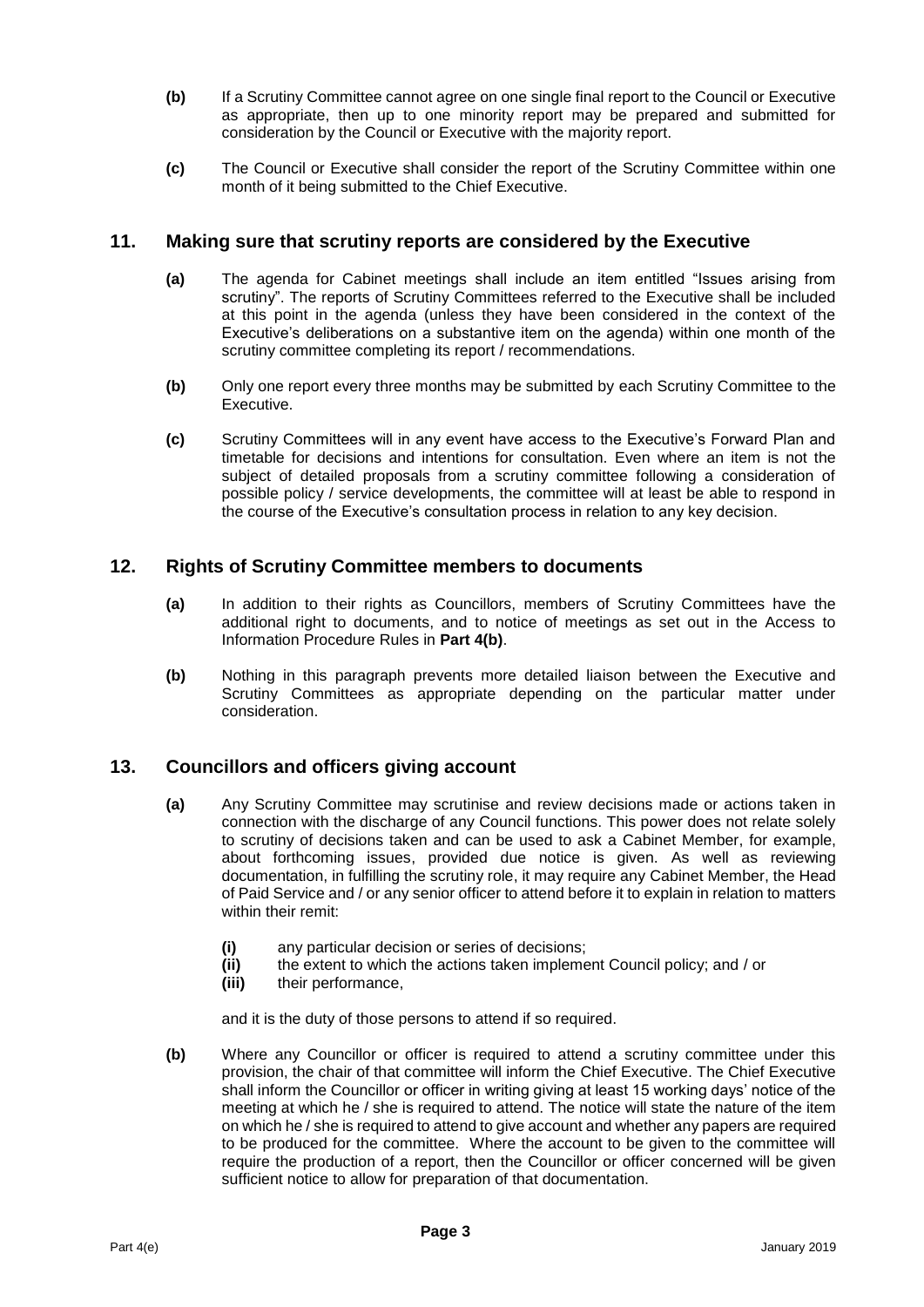**(c)** Where, in exceptional circumstances, the Councillor or officer is unable to attend on the required date, then the Scrutiny Committee shall in consultation with the Councillor or officer arrange an alternative date for attendance to take place within a maximum of 15 days from the date of the original request.

#### **14. Attendance by others**

A Scrutiny Committee may invite people other than those people referred to in paragraph 13 above to address it, discuss issues of local concern and / or answer questions. It may, for example, wish to hear from residents, stakeholders and members and officers in other parts of the public sector and shall invite such people to attend.

# **15. Call-in (see Algorithms in the Annex to these Scrutiny Procedure Rules)**

Call-in should only be used where really necessary and the right should not be abused. In particular it should be used where members of the appropriate Scrutiny Committee have evidence which suggest that the Cabinet did not take the decision in accordance with the principles set out in Article 13 (Decision Making).

- **(a)** When a decision is made by the Executive or a key decision is made by an officer with delegated authority from the Executive, the decision shall be published in a Digest, including where possible by electronic means, and shall be available at the main offices of the Council normally within three working days of being made. The Digest will be sent to all Councillors.
- **(b)** That Digest will bear the date on which it is published and will specify that the decision will come into force, and may then be implemented, on the expiry of five working days after the publication of the decision, unless any 2 Councillors or Co-opted Members objects to it and calls it in.
- **(c)** The Chief Executive shall call-in a decision for scrutiny if so requested by any two Councillors or Co-opted Members (provided the Proposal relates to their area of responsibility) and shall then notify the decision taker of the call-in. The two Councillors / Co-opted Members "calling-in" must give written notice to the Chief Executive by sending an e-mail to [committeesection@southend.gov.uk](mailto:committeesection@southend.gov.uk) no later than 4.00 pm on the fifth working day after publication of the Digest. The notice must refer to the whole decision, not part, and once given cannot be withdrawn.
- **(d)** When calling-in a decision the two Councillors / Co-opted Members shall confirm that they want the matter to go to:
	- **(i)** the Scrutiny Committee indicated in the Digest or, where more than one is indicated in the report, which of them (if no selection is made, the matter will go to all the Scrutiny Committees indicated in the Digest); or
	- **(ii)** another Scrutiny Committee, not indicated in the Digest, in which case a reason should be given. The Chief Executive will adjudicate on such a request (save that all aspects of the Better Queensway Regeneration Project will soley be within the remit of the Place Scrutiny Committee).
- **(e)** The call-in procedure shall not operate:
	- **(i)** in respect of urgent matters. (An "urgent matter" is one constituting an emergency threatening the lives or wellbeing of some or all of the inhabitants of the Borough or any legal, commercial or other matter in which delay may adversely affect the Council's interests or the rights or interests of others and the Chief Executive shall be the final arbiter on whether a matter is an "urgent matter");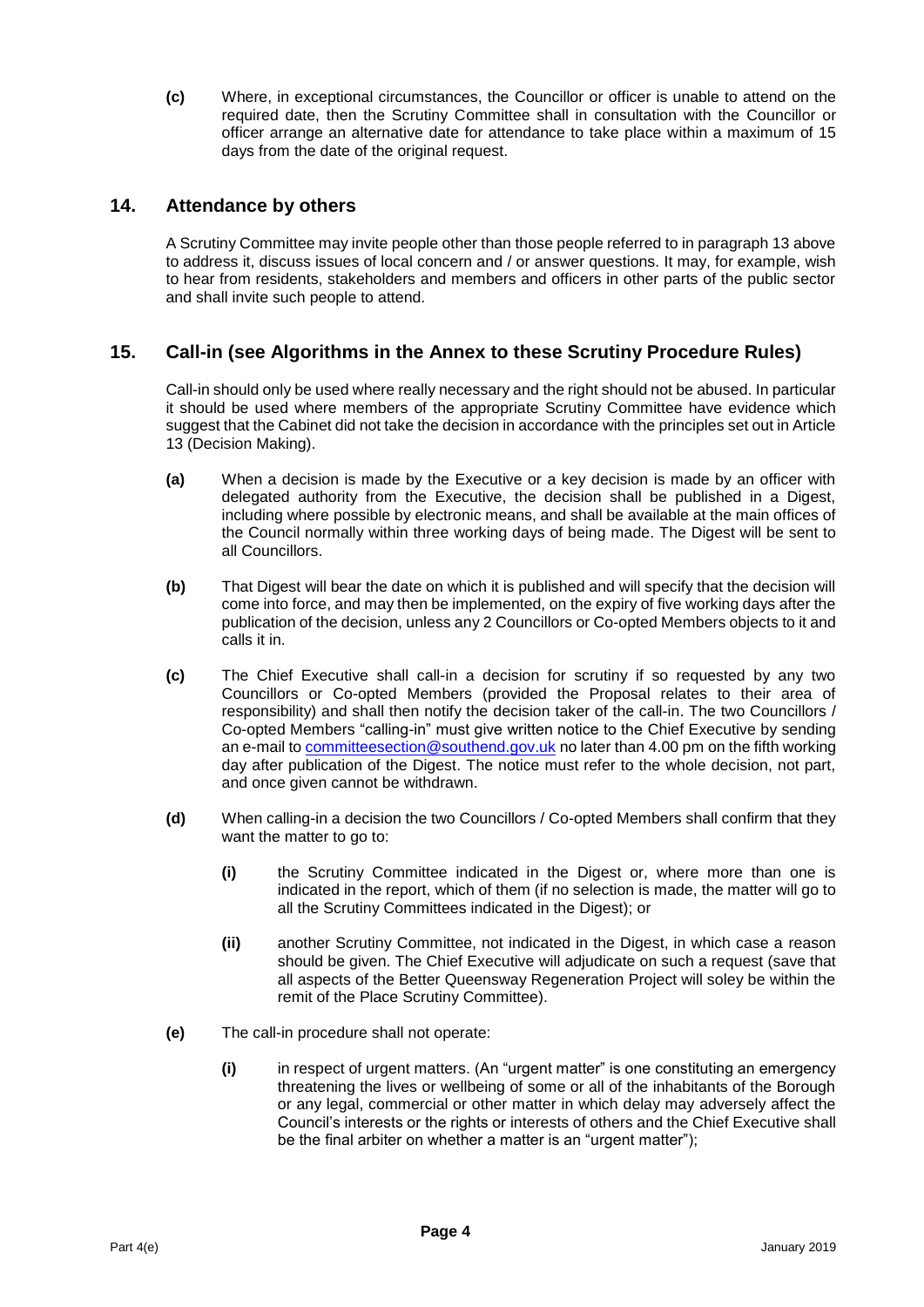**Note:**

- If the urgent matter involves a key decision which is not in the Forward Plan then paragraphs 15 and 16 of the Access to Information Procedure Rules (in **Part 4(b)**) also apply.
- **If the urgent matter is not in accordance with the Budget or Policy** Framework, then paragraph 3 of the Budget and Policy Framework Procedure Rules (in **Part 4(c)**) also applies.
- **(ii)** in respect of matters which have previously been the subject of call-in;
- **(iii)** if it would result in an unlawful delay in the making of the Budget; or
- **(iv)** in respect of exceptional circumstances PVX applications determined by the Cabinet Committee
- **(f)** Call-in arrangements at the scrutiny committees:
	- **(i)** The Chief Executive will place a called-in matter on the agenda of the next meeting(s) of the appropriate scrutiny committee (or committees).
	- **(ii)** The relevant scrutiny committee(s) will then consider the Cabinet's or officer's proposal on the matter.
	- **(iii)** The relevant Cabinet Member whose portfolio covers the area concerned shall attend the meeting to answer questions, if required.
- **(g)** The options available to the Scrutiny Committee in respect of a called in matter are as follows:
	- To note the Cabinet's decision in which case the decision takes effect 5 working days after publication of the original decision of the Cabinet in the Digest unless it is a Council matter as specified in Article 4 of the Constitution when it shall be considered at the next Council meeting.
	- To refer the matter back to the Cabinet for reconsideration in which case the Cabinet shall reconsider the matter within 28 days, normally at its next planned meeting. The Cabinet may then determine the matter as it thinks fit (unless it is a Council matter as specified in Article 4 of the Constitution when it shall be determined by the Council) and the decision takes effect on publication of the fresh decision in the Digest, there being no further call-in.
	- To note the Cabinet's decision, or refer the matter back to the Cabinet (as set out above) but then to refer that decision up to Council under S.O.39 in **Part 4(a)**

If the matter relates to the adoption of the Budget or Policy Framework or some other function of the Council then the Council may determine the matter as it thinks fit. However if it is an executive matter then the Council can either note the Cabinet's decision (which will then take effect) or refer the matter back to the Cabinet with its comments; the Council does not have a free hand to make its own decision.

- To refer the matter to Council on the basis that it is contrary to the Policy Framework or contrary to or not wholly in accordance with the Budget, such procedure being laid down in Paragraph 6 of the Budget and Policy Framework Procedure Rules in **Part 4(c)**. Assuming this is the case, then the Council can either agree the decision as an exception or refer the matter back to the Cabinet for reconsideration; again the Council does not have a free hand to make its own decision.
- **(h)** Essentially the same procedures also apply to the call-in of decisions of the Cabinet Committee and key decisions by Officers. However in the latter case if the Scrutiny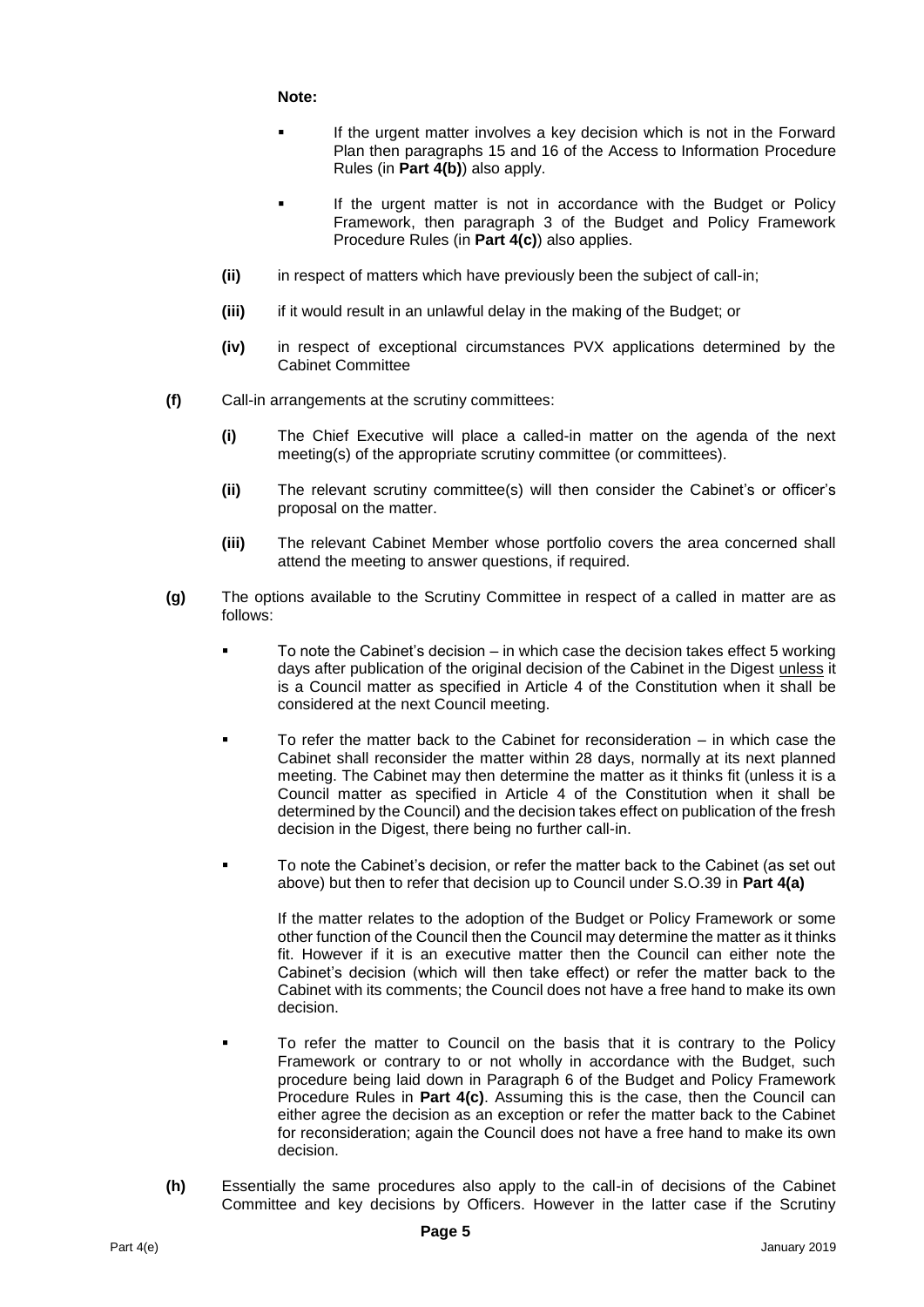Committee refers the matter back, it will be considered again by the Officer. The Officer will consider the Committee's comments and then either make a new decision as he or she thinks fit, or refer the matter to Cabinet.

- **(i)** Scrutiny Committees have the powers to require the Executive to submit a report to Council on any matter which is not treated as a key decision, which the Committee considers should have been treated as a key decision.
- **(j)** The Party Whip shall not operate in relation to the scrutiny role.

#### **16. Procedure at Scrutiny Committee meetings**

- **(a)** Scrutiny Committees shall consider the following business:
	- **(i)** minutes of the last meeting;
	- **(ii)** declarations of interest;
	- **(iii)** consideration of any matter referred to the committee for a decision in relation to call-in of a decision;
	- **(iv)** responses of the Executive to reports of the scrutiny committees; and
	- **(v)** the business otherwise set out on the agenda for the meeting.
- **(b)** Where the Scrutiny Committee conducts investigations (e.g. with a view to policy development), the committee may also ask people to attend to give evidence at committee meetings which are to be conducted in accordance with the following principles:
	- **(i)** that the investigation be conducted fairly and all members of the committee be given the opportunity to ask questions of attendees, and to contribute and speak;
	- **(ii)** that those assisting the committee by giving evidence be treated with respect and courtesy; and
	- **(iii)** that the investigation be conducted so as to maximise the efficiency of the investigation or analysis.
- **(c)** Following any investigation or review, the committee / sub-committee shall prepare a report for submission to the Executive and / or Council as appropriate and shall make its report and findings public.

# **17. Matters within the remit of more than one Scrutiny Committee**

Where a scrutiny committee conducts a review or scrutinises a matter which also falls (whether in whole or in part) within the remit of another scrutiny committee, then the committee conducting the review shall invite the chair of the other committee (or his / her nominee) to attend its meetings when the matter is being reviewed.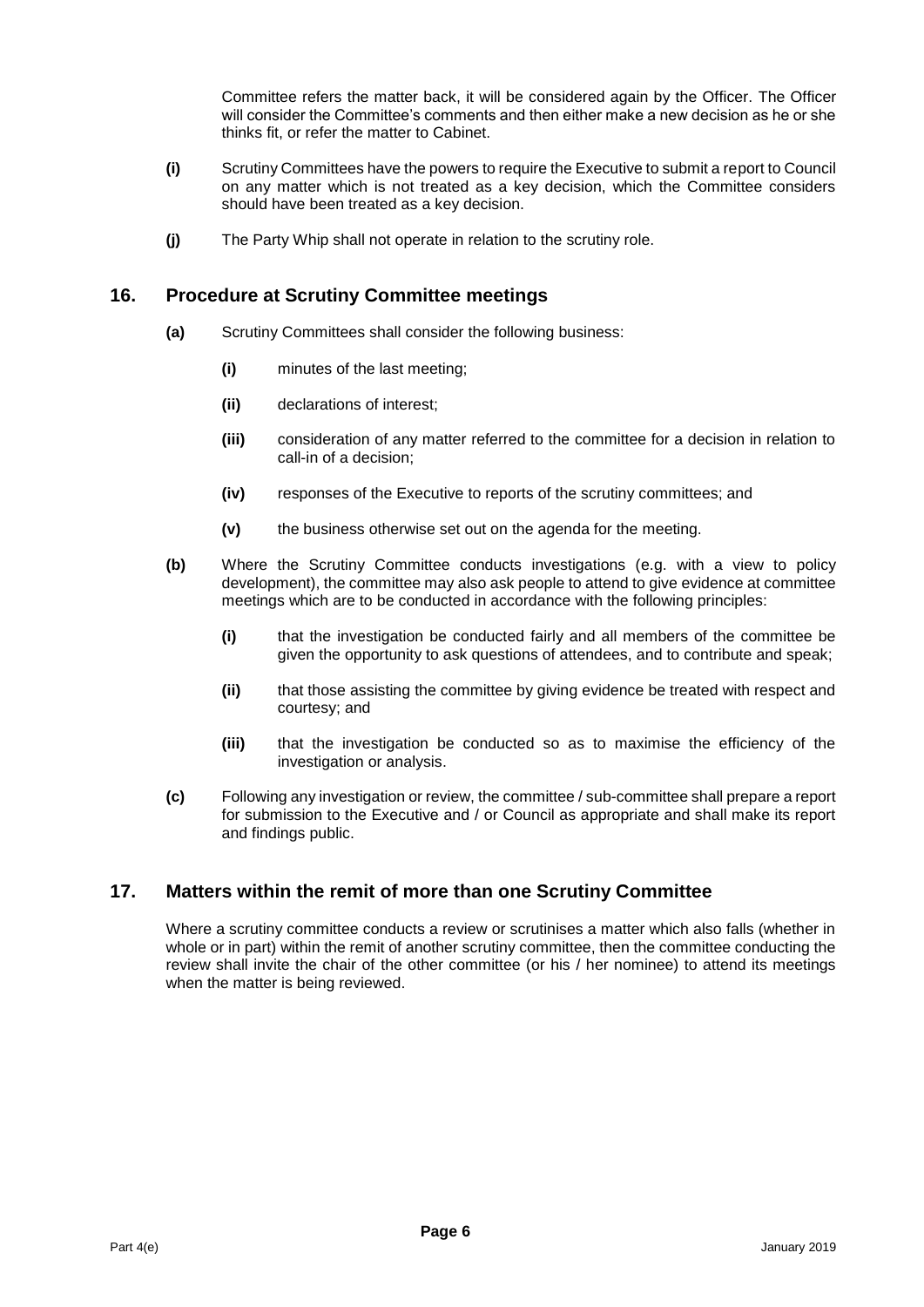# **Annex to the Scrutiny Procedure Rules**

# **Decision Making By Cabinet & Key Decisions Taken By Officers – Including Call-In**

#### **Note**

The arrangements shown below represent straightforward cases where:

- The decision relates to an executive function (i.e. it is not a Council matter which is first being considered by the Cabinet, for example the Budget).
- Any key decision involved is in the Forward Plan.
- Decision is in accordance with Budget and Policy Framework.
- Matter is not urgent.
- Matter has not previously been called-in.
- Call-in will not delay the Budget.

#### **1. Cabinet Decisions**